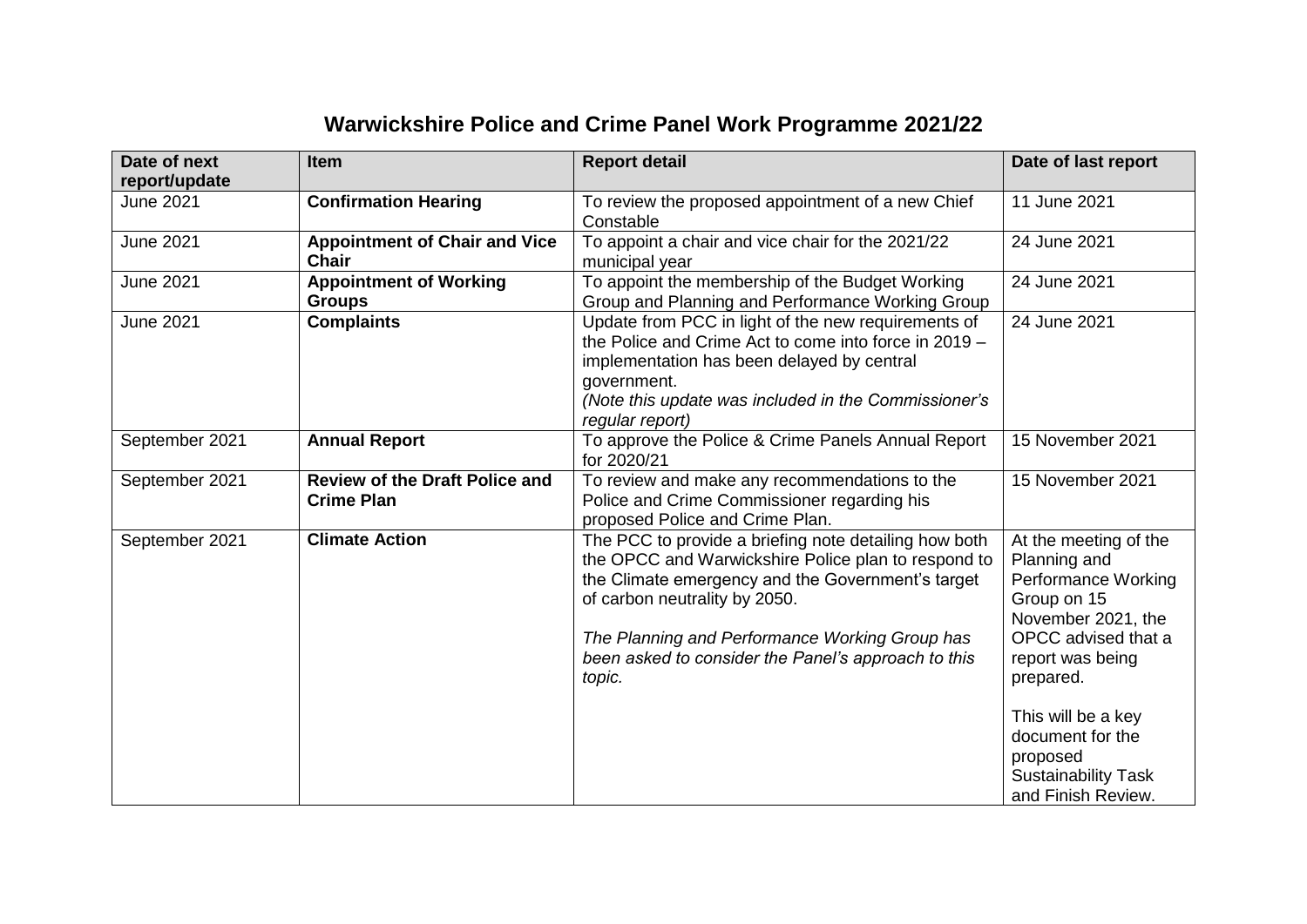| November 2021 | <b>Gypsy, Roma &amp; Travellers</b>                                                                         | Following discussion on the fair enforcement of Covid<br>regulations in November 2020 the Panel have<br>requested a report focussing on the leadership role of<br>the PCC in working with partners on this subject.<br>Subsequent to Court Judgment regarding blanket<br>injunctions, the Panel also seek an understanding of<br>the impact of the PCC's leadership on police efficiency<br>in terms of working with partners to deal with illegal<br>encampments.                                                        | 15 November 2021                                                                                                                                                                                               |
|---------------|-------------------------------------------------------------------------------------------------------------|---------------------------------------------------------------------------------------------------------------------------------------------------------------------------------------------------------------------------------------------------------------------------------------------------------------------------------------------------------------------------------------------------------------------------------------------------------------------------------------------------------------------------|----------------------------------------------------------------------------------------------------------------------------------------------------------------------------------------------------------------|
| November 2021 | <b>Representation from the Chief</b><br><b>Constable</b>                                                    | A verbal report from the Chief Constable.                                                                                                                                                                                                                                                                                                                                                                                                                                                                                 | 15 November 2021                                                                                                                                                                                               |
| November 2021 | <b>Organised Crime</b>                                                                                      | The Panel recognises that Organised Crime requires<br>a partnership approach and asks the PCC to bring a<br>report to the Panel detailing how Warwickshire Police<br>will work with regional partners as well as the National<br>Crime Agency as a stand-alone force. There is also<br>particular public interest in this area given the recent<br>publicity around the harm caused by 'County Lines'.<br>The Planning and Performance Working Group has<br>been asked to consider the Panel's approach to this<br>topic. | Following<br>consideration by the<br>Planning and<br><b>Performance Working</b><br>Group on 10<br>November 2021, the<br>OPCC report on<br>Serious and Organised<br>Crime was circulated<br>to the wider Panel. |
| January 2022  | <b>Police and Crime</b><br><b>Commissioner's Budget and</b><br><b>Precept Proposal</b>                      | To consider the PCC's budget and Policing Precept<br>for 2021/2022.                                                                                                                                                                                                                                                                                                                                                                                                                                                       |                                                                                                                                                                                                                |
| April 2022    | <b>Warwickshire Joint Audit &amp;</b><br><b>Standards Committee - Annual</b><br><b>Governance Statement</b> | An invitation to the Chair of Warwickshire Joint Audit &<br>Standards Committee to enable consideration by the<br>Panel of WJASC's Annual Governance Statement.                                                                                                                                                                                                                                                                                                                                                           |                                                                                                                                                                                                                |
| April 2022    | <b>Performance Framework</b><br>(Police and Crime Plan 2021 -<br>2025) Task and Finish Group                | A report outlining the findings and resolutions of the<br>TFG.                                                                                                                                                                                                                                                                                                                                                                                                                                                            |                                                                                                                                                                                                                |

| <b>Standing Items</b> | Report of the Police and Crime | To hold the PCC to account for the delivery of the Police and Crime Plan and |
|-----------------------|--------------------------------|------------------------------------------------------------------------------|
|                       | Commissioner                   | to.                                                                          |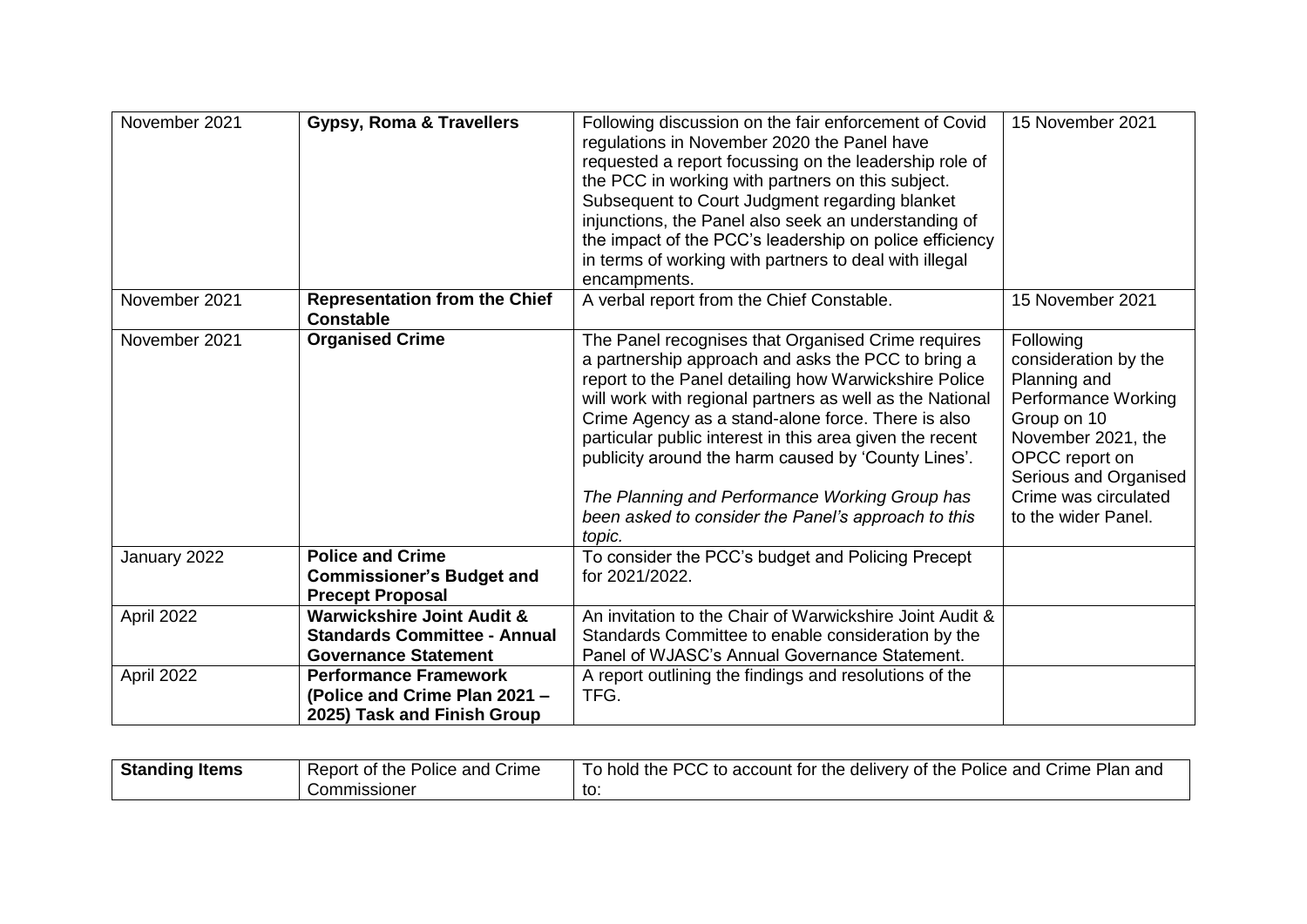| Complaints                                                                     | Review progress updates in the implementation of the Police and Crime<br>$\bullet$<br>Plan and progress made towards recruiting to the additional officer<br>posts created in the 2019/20 budget.<br>Consider recent work of the PCC, including activities / decisions taken<br>$\bullet$<br>since the last meeting and engagement with national/regional policing<br>initiatives.<br>Provide a financial summary.<br>$\bullet$<br>Provide an update on delays in the Court service.<br>$\bullet$<br>To consider any complaints against the PCC, taking account of the Complaints<br>Protocol (verbal update). |
|--------------------------------------------------------------------------------|----------------------------------------------------------------------------------------------------------------------------------------------------------------------------------------------------------------------------------------------------------------------------------------------------------------------------------------------------------------------------------------------------------------------------------------------------------------------------------------------------------------------------------------------------------------------------------------------------------------|
| <b>Report of Working Groups</b><br>(Following a meeting of a Working<br>Group) | The Panel has delegated quarterly budget monitoring to the Budget Working<br>Group, which will report its findings and minutes to each relevant PCP meeting.<br>The Panel has delegated scrutiny of the Police and Crime Delivery Plan and<br>Force Performance to the Planning and Performance Working Group, to<br>identify key issues for Panel enquiry.                                                                                                                                                                                                                                                    |
| Work Programme                                                                 | To consider and review the Panel's work programme.                                                                                                                                                                                                                                                                                                                                                                                                                                                                                                                                                             |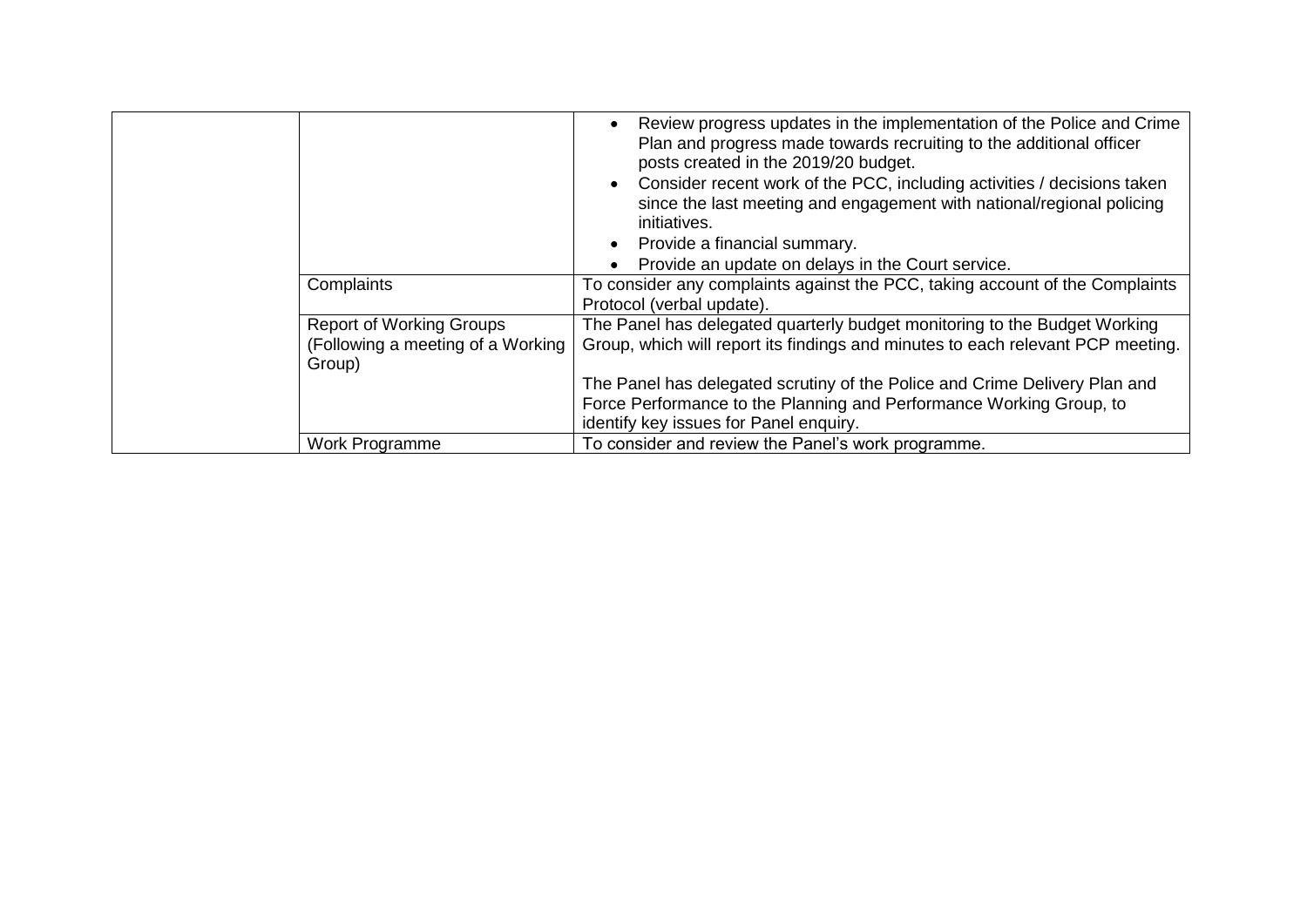| <b>Items to be Timetabled</b>                                                                                                     |                                                                                                                                                                                                                                                                                                                                                                                                                                                                                                                                                                                                                                                                                                 |                                                                                                                                                             |  |
|-----------------------------------------------------------------------------------------------------------------------------------|-------------------------------------------------------------------------------------------------------------------------------------------------------------------------------------------------------------------------------------------------------------------------------------------------------------------------------------------------------------------------------------------------------------------------------------------------------------------------------------------------------------------------------------------------------------------------------------------------------------------------------------------------------------------------------------------------|-------------------------------------------------------------------------------------------------------------------------------------------------------------|--|
| <b>Items</b>                                                                                                                      | <b>Report detail</b>                                                                                                                                                                                                                                                                                                                                                                                                                                                                                                                                                                                                                                                                            | <b>Timing Considerations</b>                                                                                                                                |  |
| <b>Reporting and Performance</b><br><b>Management</b>                                                                             | The Panel asked the Planning and Performance Working Group to<br>work with the OPCC to consider how performance reports are<br>presented and what is reported. A full report to be brought to the<br>Panel at an appropriate point when the equivalent to the Alliance's<br>Assurance and Service Improvement Team has been stood up.                                                                                                                                                                                                                                                                                                                                                           | The Planning and<br><b>Performance Working</b><br>Group considered this<br>item in July 2021                                                                |  |
| <b>Outcomes</b>                                                                                                                   | To receive a report on outcome rates and how the Force is seeking to<br>improve outcome rates following the PCC's challenge to the force<br>through an OPCC report in May 2019. The Planning and<br>Performance Working Group to work with the OPCC to determine<br>the timing and nature of the report brought to the full panel. This item<br>to be considered as part of Crime Investigation and Prosecution<br>Processes (new Planning & Performance Group Work Plan) and<br>escalated to full Panel at a future date if necessary.<br>Following discussions in March 2021, further data and information has<br>been requested on conviction rates for rape and serious sexual<br>offences. | The Planning and<br>Performance Working<br>Group considered this<br>item in July 2021                                                                       |  |
| <b>Diversity and Equalities</b>                                                                                                   | Building on work already undertaken by the full Panel, the Planning<br>and Performance Working Group to consider the outcome of the<br>PCC's scheduled 'deep dive' into Diversity (September 2021) and<br>work with the OPCC to consider the timing and nature of a report to<br>the full Panel.<br>This discussion should also include a report on female representation<br>within, and experience of, the force.                                                                                                                                                                                                                                                                              | The Planning and<br>Performance Working<br>Group considered this<br>item in January 2022.<br>The Group resolved to<br>return to the issue in<br>due course. |  |
| <b>Domestic Abuse &amp; Domestic</b><br>Violence - including the impact and<br>outcomes of the service changes in<br>Warwickshire | The Planning and Performance Working Group to revisit this topic<br>to ensure a full understanding of the subject and the impact and<br>outcomes of local service changes. The Working Group to work with<br>the OPCC to consider the timing and nature of a report to the Full<br>Panel.                                                                                                                                                                                                                                                                                                                                                                                                       | The Planning and<br><b>Performance Working</b><br>Group considered this<br>item in November 2021.<br>A Briefing Paper is<br>being prepared by the           |  |